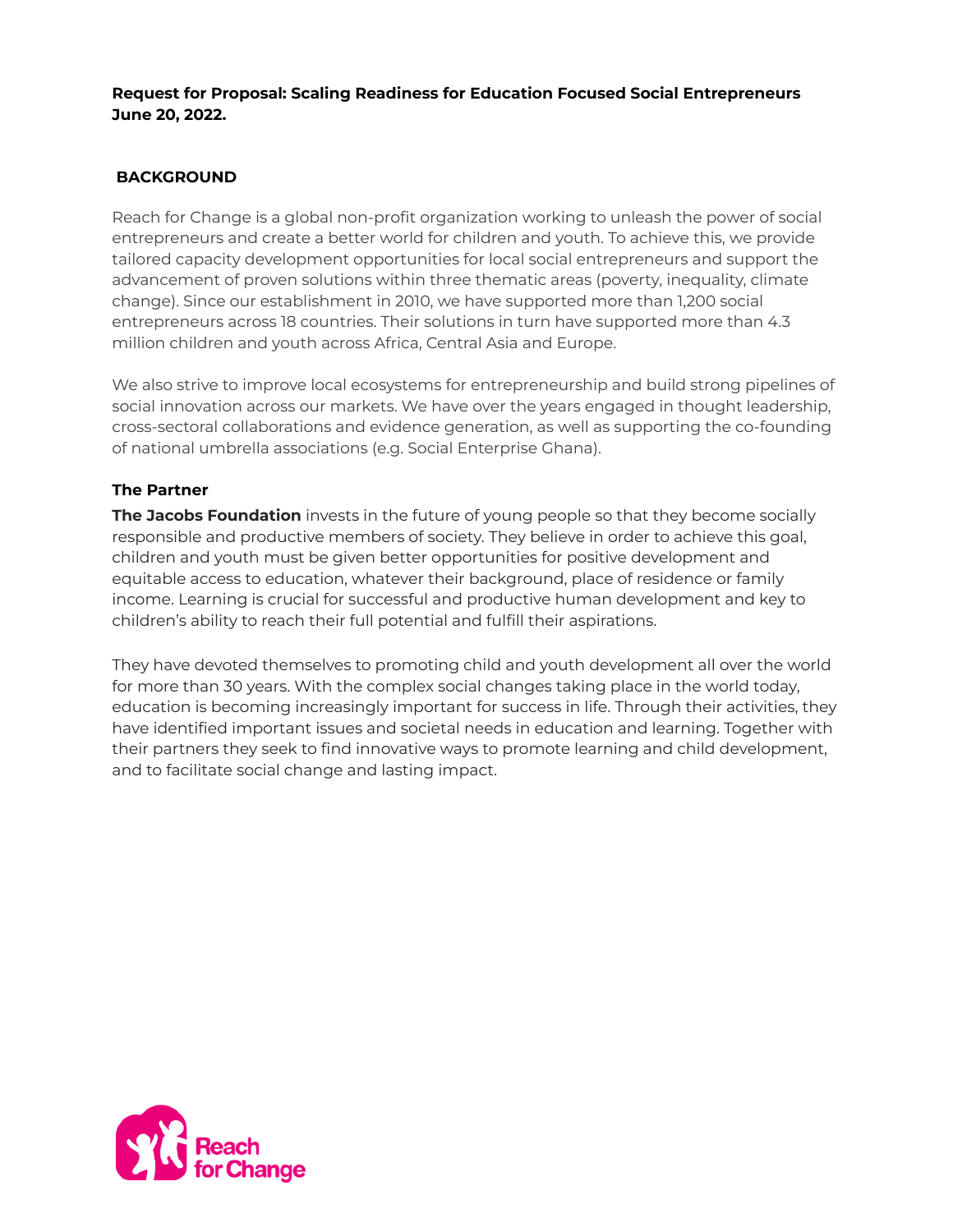#### **The Program**

#### **Context**

Despite noteworthy progress in recent decades, the Ghanaian educational system continues to face several challenges. Many children still achieve poor educational outcomes due to overcrowded classrooms, lack of access to school materials and a shortage of well-trained teachers. Over half a million children are not enrolled in primary school - a problem which disproportionately affects girls and children with disabilities.

While many current social entrepreneurs in Ghana strive to innovate and create effective education solutions, most do not impact children's educational outcomes at the scale or depth they desire. Common challenges include limited access to funding, political barriers within the education sector, difficulties in measuring and proving their impact, and a need for stronger strategic leadership within their organizations.

**Reach for Change is collaborating with the Jacobs Foundation** to run a two-year scaling readiness program which will strengthen the evidence-based nature of proven education solutions in Ghana and lay the groundwork for their future scaling. The support provided to a cohort of 10 established social entrepreneurs will intentionally create synergies with and integrate a range of Jacobs Foundation networks, partnerships and resources, both in Ghana and further afield. The cohort will also receive a grant in order to support their organizational development and readiness to scale.

## **Expected Short Term Outcomes of the program include:**

- Increased knowledge of good practice relevant to the educational contexts the social entrepreneurs operate in.
- Transformation of knowledge and understanding into improved practices, including the ability to prove the evidence-based nature of their solutions
- To support sustainability of the programme, social entrepreneurs will be supported towards increased partnerships with professionals who support them with funding for future scaling pilots.
- Entrepreneurs will increasingly show positive results that, among other things, indicate their solutions are impactful, their business models are sustainable, and their impact is on a trajectory towards scale.